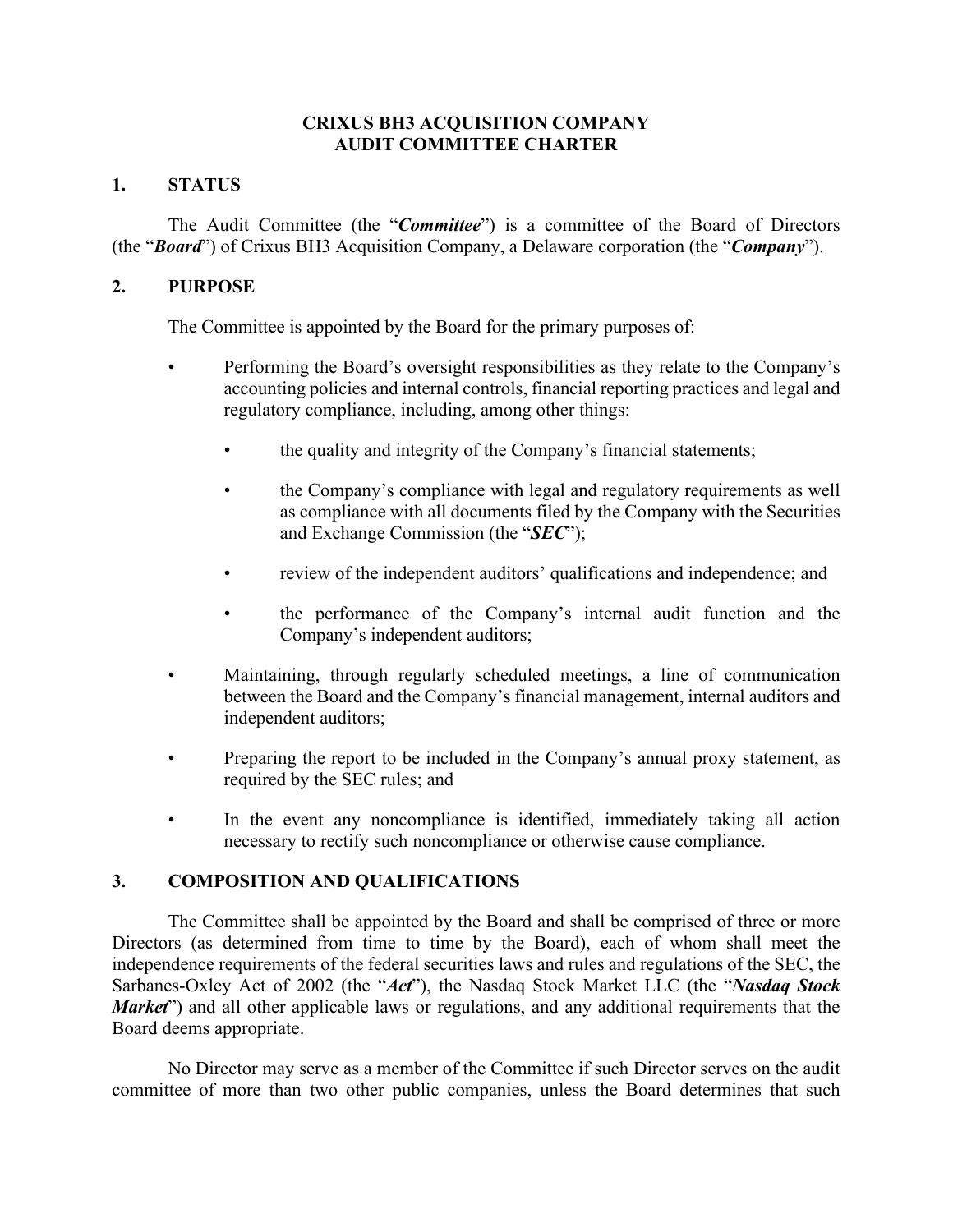simultaneous service would not impair the ability of such director to effectively serve on the Committee. Any such determination must be disclosed in the Company's annual proxy statement, or, if the Company does not file an annual proxy statement, in its Annual Report on Form 10-K.

Each member of the Committee shall be financially literate and at least one member of the Committee shall have past employment experience in finance or accounting, requisite professional certification in accounting or any other comparable experience or background which results in the individual's financial sophistication, including being or having been a chief executive officer, chief financial officer or other senior officer with financial oversight responsibilities, as each such qualification is interpreted by the Board in its business judgment. In addition, at least one member of the Committee shall be an "audit committee financial expert" as defined in Item 407(d)(5)(ii) of Regulation S-K.

Each appointed member of the Committee shall serve for such term or terms as the Board may determine or until earlier resignation or death, and may be removed by the Board at any time, with or without cause. Unless the Board elects a chairman of the Committee (a "*Chairman*"), the Committee shall elect a Chairman by majority vote. Each Committee member shall have one vote.

#### **4. RESPONSIBILITIES:**

The Committee shall, among its duties and responsibilities as may be delegated to the Committee by the Board, and in addition to any duties and responsibilities imparted to the Committee by the SEC, the Nasdaq Stock Market or any other applicable laws or regulations:

1. Review and discuss the annual audited financial statements and the Company's disclosures under "Management's Discussion and Analysis of Financial Condition and Results of Operations" ("*MD&A*") with management and the independent auditors. In connection with such review, the Committee will:

- Discuss with the independent auditors the matters required to be discussed by the applicable requirements of the Public Company Accounting Oversight Board regarding the independent accountant's communications with the audit committee concerning independence;
- Review significant changes in accounting or auditing policies;
- Review with the independent auditors any problems or difficulties encountered in the course of their audit, including any change in the scope of the planned audit work and any restrictions placed on the scope of such work and management's response to such problems or difficulties;
- Review with the independent auditors, management and the senior internal auditing executive the adequacy of the Company's internal controls, and any significant findings and recommendations with respect to such controls;
- Review reports required to be submitted by the independent auditors concerning: (a) all critical accounting policies and practices used; (b) all alternative treatments of financial information within generally accepted accounting principles ("*GAAP*")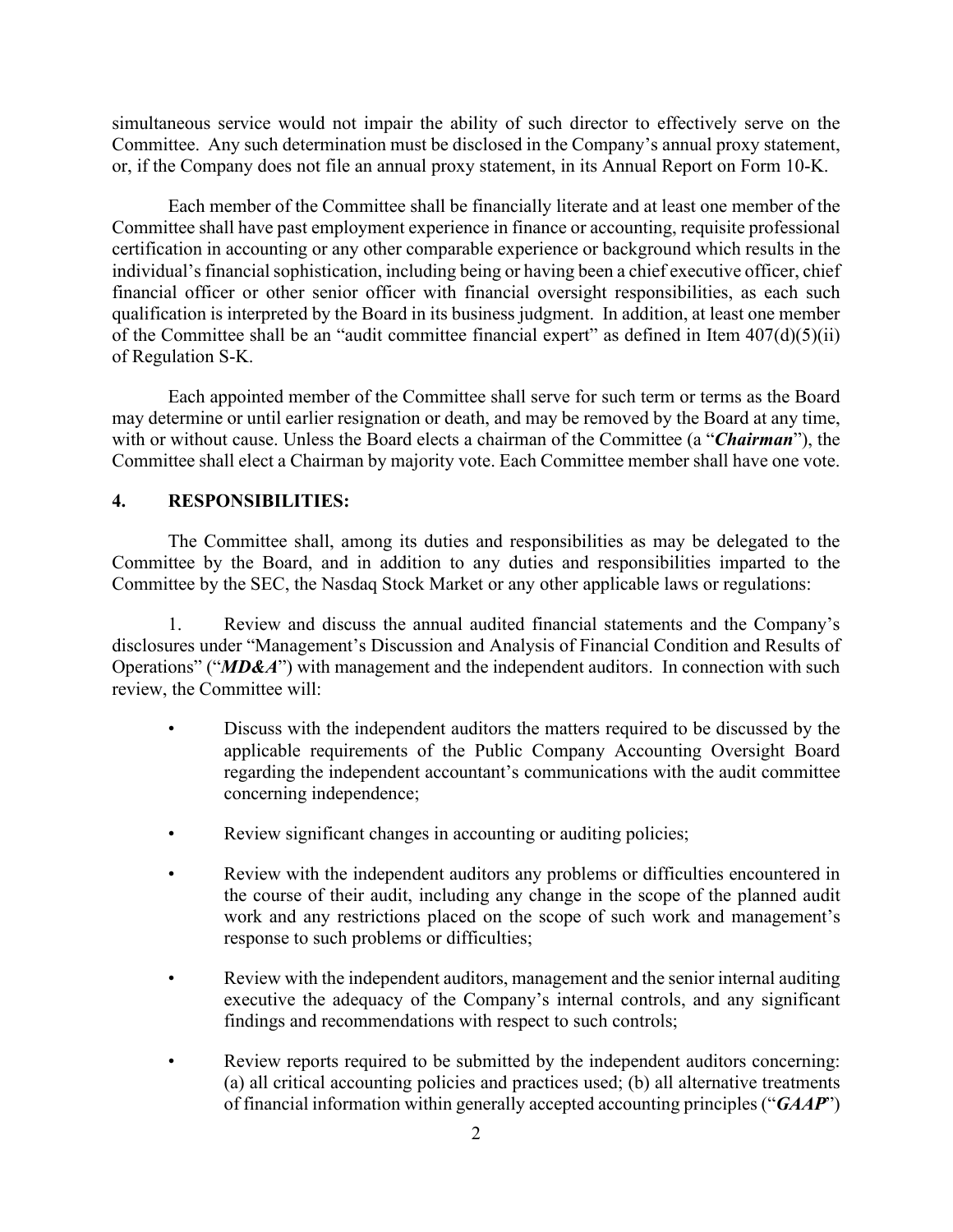that have been discussed with management, the ramifications of such alternatives, and the accounting treatment preferred by the independent auditors; and (c) any other material written communications with management;

- Review (a) major issues regarding accounting principles and financial statement presentations, including any significant changes in the Company's selection or application of accounting principles, and major issues as to the adequacy of the Company's internal controls and any special audit steps adopted in light of material control deficiencies; and (b) analyses prepared by management and/or the independent auditors setting forth significant financial reporting issues and judgments made in connection with the preparation of the financial statements, including analysis of the effects of alternative GAAP methods on the financial statements and the effects of regulatory and accounting initiatives, as well as offbalance sheet structures, on the financial statements of the Company; and
- Discuss policies and procedures concerning earnings press releases and review the type and presentation of information to be included in earnings press releases (paying particular attention to any use of "pro forma" or "adjusted" non-GAAP information), as well as financial information and earnings guidance provided to analysts and rating agencies.

2. Review and discuss the results of the year-end audit of the Company, including any comments or recommendations of the independent auditors and, based on such review and discussions and on such other considerations as it determines appropriate, recommend to the Board whether the financial statements and MD&A should be included in the Company's Annual Report on Form 10-K.

3. Review and discuss the quarterly financial statements and the Company's disclosures provided in periodic quarterly reports including MD&A with management, the senior internal auditing executive, if any, and the independent auditor.

4. Oversee the external audit coverage. The Company's independent auditors are ultimately accountable to the Committee, which has the direct authority and responsibility to appoint, retain, compensate, terminate, select, evaluate and, where appropriate, replace the independent auditors. In connection with its oversight of the external audit coverage, the Committee will:

- Have authority to appoint and replace (subject to shareholder approval, if deemed advisable by the Board) the independent auditors;
- Have authority to approve the engagement letter and the fees to be paid to the independent auditors;
- Pre-approve all audit and permitted non-audit services to be performed by the independent auditors and the related fees and terms for such services other than prohibited non-auditing services as promulgated under rules and regulations of the SEC (subject to the inadvertent *de minimus* exceptions set forth in the Act and the SEC rules);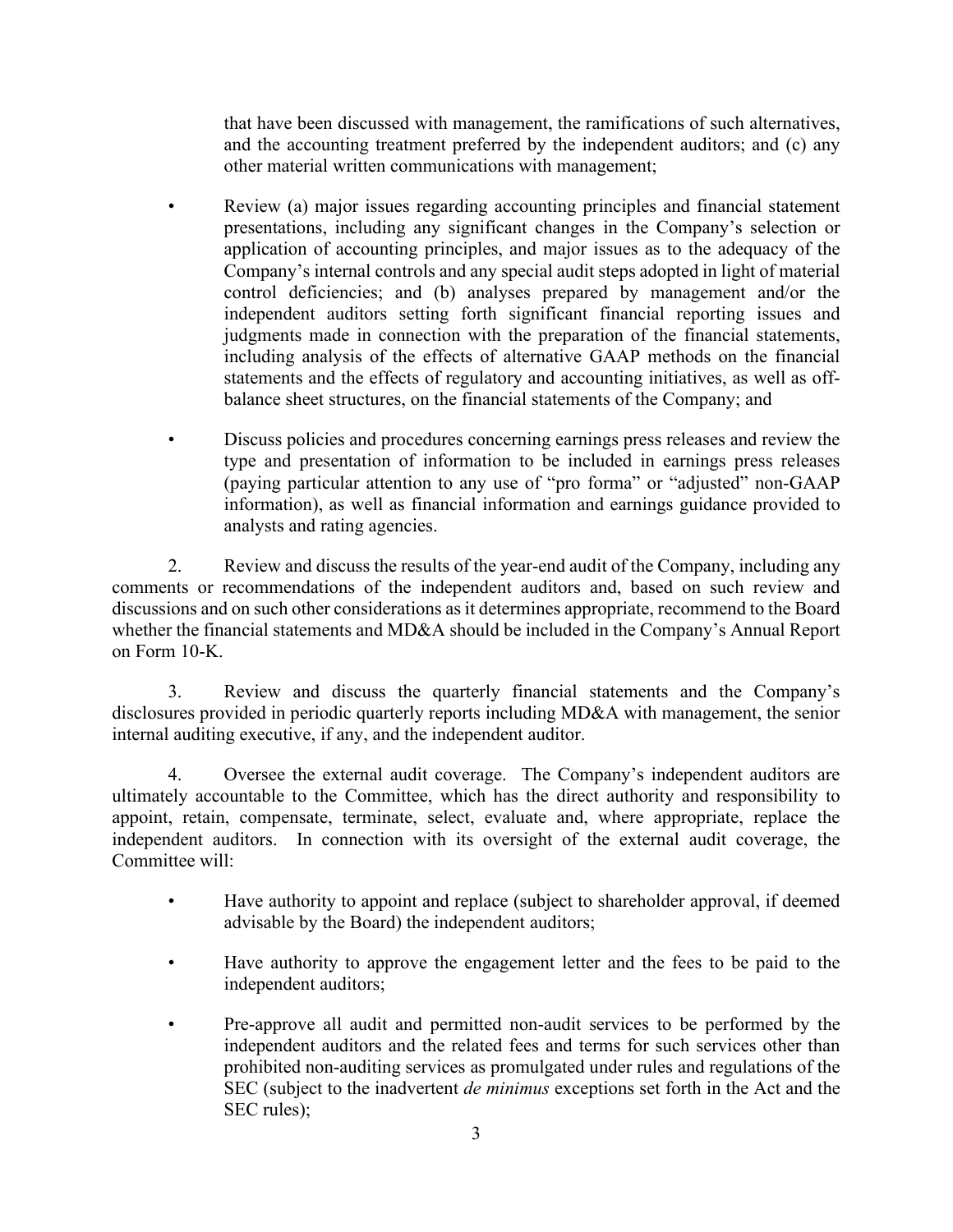- Monitor and obtain confirmation and assurance as to the independent auditors' independence, including ensuring that they submit on a periodic basis (not less than annually) to the Committee a formal written statement delineating all relationships between the independent auditors and the Company. The Committee is responsible for actively engaging in a dialogue with the independent auditors with respect to any disclosed relationships or services that may impact the objectivity and independence of the independent auditors and for taking appropriate action in response to the independent auditors' report to satisfy itself of their independence;
- At least annually, obtain and review a report by the independent auditors describing: the firm's internal quality-control procedures; any material issues raised by the most recent internal quality-control review, or peer review, of the firm, or by any inquiry or investigation by governmental or professional authorities, within the preceding five years, respecting one or more independent audits carried out by the firm, and any steps taken to deal with any such issues; and to assess the independent auditors' independence and all relationships between the independent auditors and the Company;
- Meet with the independent auditors prior to the annual audit to discuss planning and staffing of the audit;
- Review and evaluate the performance of the independent auditors, as the basis for a decision to reappoint or replace the independent auditors;
- Set clear hiring policies for employees or former employees of the independent auditors, including, but not limited to, as required by all applicable laws and listing rules; and
- Assure regular rotation of the lead (or coordinating) audit partner having primary responsibility for the audit and the audit partner responsible for reviewing the audit, as required by the Act, and consider whether rotation of the independent auditors is required to ensure independence.

5. Oversee internal audit coverage. In connection with its oversight responsibilities, the Committee will:

- Review the appointment or replacement of the senior internal auditing executive;
- Review, in consultation with management, the independent auditors and the senior internal auditing executive, if any, the plan and scope of internal audit activities;
- Review internal audit activities, budget and staffing; and
- Review significant reports to management prepared by the internal auditing department and management's responses to such reports.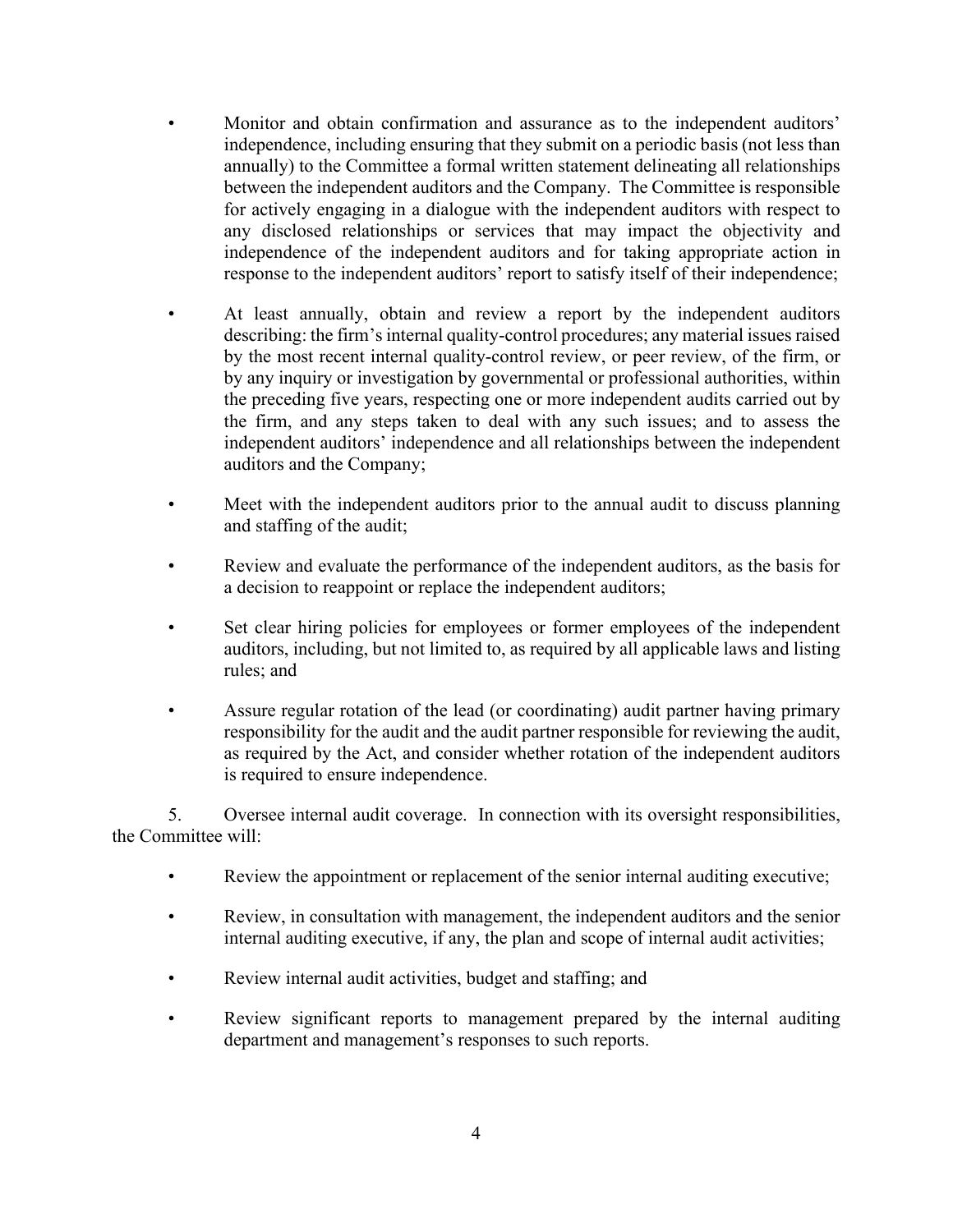6. Review with the independent auditors and management the adequacy of the Company's internal controls, and any significant findings and recommendations with respect to such controls.

7. Resolve any differences in financial reporting between management and the independent auditors.

8. Establish procedures for (i) the receipt, retention and treatment of complaints received by the Company regarding accounting, internal accounting controls or auditing matters and (ii) the confidential, anonymous submission by employees of concerns regarding questionable accounting or auditing matters.

9. Discuss policies and guidelines to govern the process by which risk assessment and risk management is undertaken.

10. Meet periodically with management to review and assess the Company's major financial risk exposures and the manner in which such risks are being monitored and controlled.

11. Meet periodically (not less than annually) in separate executive sessions with each of the chief financial officer, the senior internal auditing executive, if any, and the independent auditors.

12. Review and approve all "related party transactions" requiring disclosure under Item 404 of Regulation S-K.

13. Review periodically with the Company's management, independent auditors, and legal advisors, as appropriate (i) legal, regulatory and compliance matters, including any correspondence with regulators or government agencies and any employee complaints or published reports which raise material issues on the financial statements or accounting policies, and (ii) corporate compliance policies or codes of conduct.

14. Have the authority, in the Committee's sole discretion, to retain and obtain the advice and assistance of independent outside counsel and such other advisors as it deems necessary to fulfill its duties and responsibilities under this Charter.

15. Report regularly to the Board with respect to Committee activities.

16. Prepare the report of the Committee required by the rules of the SEC to be included in the proxy statement for each annual meeting.

17. Review and reassess annually the adequacy of this Charter and recommend any proposed changes to the Board.

18. Monitor compliance, on a regularly scheduled basis, with the terms of the Company's initial public offering (the "*Offering*") and, if any noncompliance is identified, promptly take all action necessary to rectify such noncompliance or otherwise cause the Company to come into compliance with the terms of the Offering.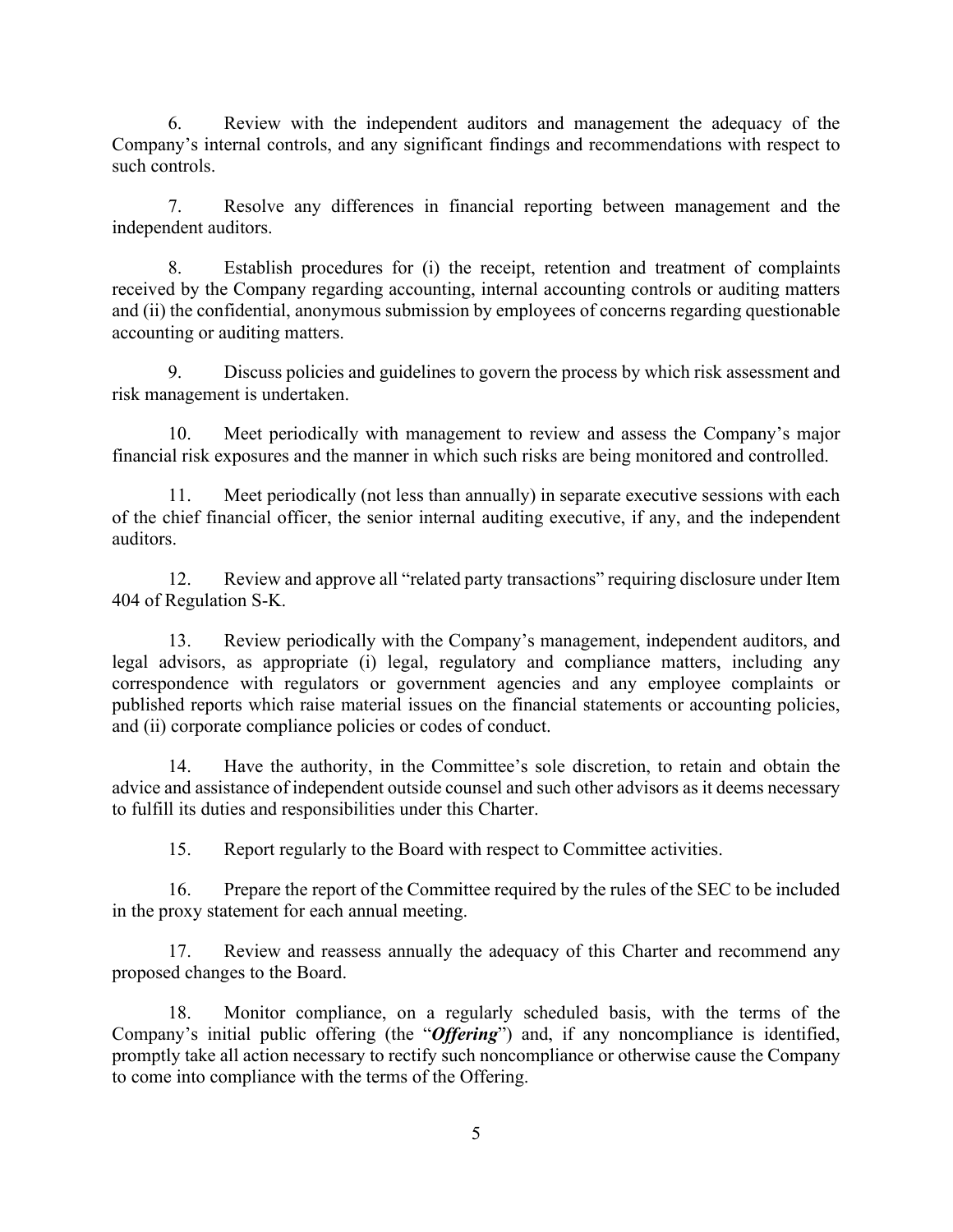19. Inquire and discuss with management the Company's compliance with applicable laws and regulations.

20. Determine the compensation and oversight of the work of the independent auditors (including resolution of disagreements between management and the independent auditors regarding financial reporting) for the purpose of preparing or issuing an audit report or related work.

21. Review and approve, on a quarterly basis, all payments made to the Company's existing shareholders, sponsor, executive officers or directors and their and the Company's respective affiliates.

# **5. PROCEDURES**

1. *Action*.

The Committee will meet as often as it deems necessary or appropriate, in its judgment, either in person or telephonically, and at such times and places as the Committee members determine. The majority of the members of the Committee constitutes a quorum and shall be empowered to act on behalf of the Committee. Minutes will be kept of each meeting of the Committee. The Chairman shall report to the Board following meetings of the Committee and as otherwise requested by the Chairman of the Board. The Committee shall also make reports and recommendations to the Board within the scope of its functions. The Committee shall be governed by the same rules regarding meetings as are applicable to the Board.

2. *Fees*.

The Company shall provide for appropriate funding, as determined by the Committee, for payment of compensation: (a) to outside legal, accounting or other advisors employed by the Committee; and (b) for ordinary administrative expenses of the Committee that are necessary or appropriate in carrying out its duties.

3. *Limitations*.

While the Committee has the responsibilities and powers set forth in this Charter, it is not the duty of the Committee to plan or conduct audits or to determine that the Company's financial statements are complete and accurate and are in accordance with GAAP. This is the responsibility of management and the independent auditors.

# 4. *Review of Charter*.

The Committee shall review this Charter at least annually and recommend any changes thereto to the Board.